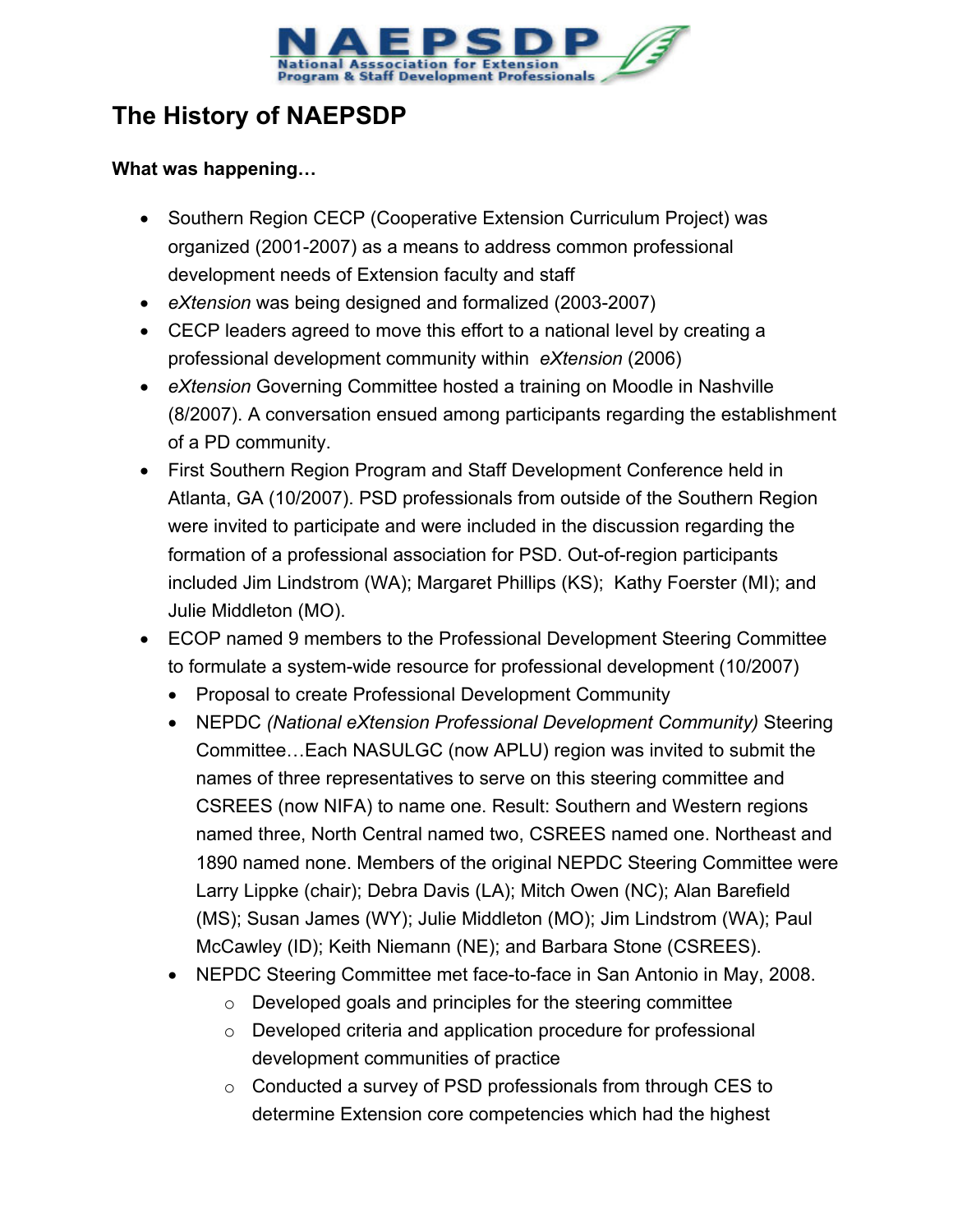need/potential for development. Identified leadership, educational programming, and professionalism.

- $\circ$  Began to assimilate a list of program and staff development contacts in land grant institutions which later was transformed into a listserv.
- o Published calls for proposals from existing groups interested in becoming PDCoPs. Three groups submitted proposals and were approved by the steering committee. Those three: Evaluation (May 2009), Public Deliberation (November 2009), Brand Value (November 2009)

**Southern Region Program and Staff Development (SR PSD) committee members began serious discussion regarding the formation of a national program and staff development association and held the first "official" conference call on the topic (6/2009).** Involved in those early discussions were Debra Davis (LA); Mitch Owen (NC), Scott Cummings (TX), Allisen Penn (AR); Julie Sexton (MS); and Joyce Martin (OK).

**National PSD listserv was developed (July 2009)**--maintained and housed at Louisiana State University by Debra Davis (LSU AgCenter). The original list contained the names of approximately 165 Extension professionals across the Extension System representing 1862, 1890 and 1994 institutions. This task actually was the result of the NEPDC Steering Committee meeting in San Antonio. List called *PSD Contacts in Land Grant Institutions.* 

# **Program and staff development (PSD) Facebook Page established (July 2009)**

**Steering Committee Organized (Fall 2009)**—Members were: Allisen Penn (AR); Debra Davis (LA); Della Baker (SC); Jim Lindstrom (WA); Julie Middleton (MO); Julie Sexton (MS); Kathy Foerster (MI); Margaret Phillips (KS); Mitch Owen (NC); Pat Gruber (WV)

- Monthly conference calls and numerous sub-committee meetings
- By-laws and constitution first draft (9/30/2009)

**PSD Virtual Conference (12/7-9/2009)--During that conference we held a discussion** regarding the formation of a national program and staff development association and the decision was made to move forward with the association.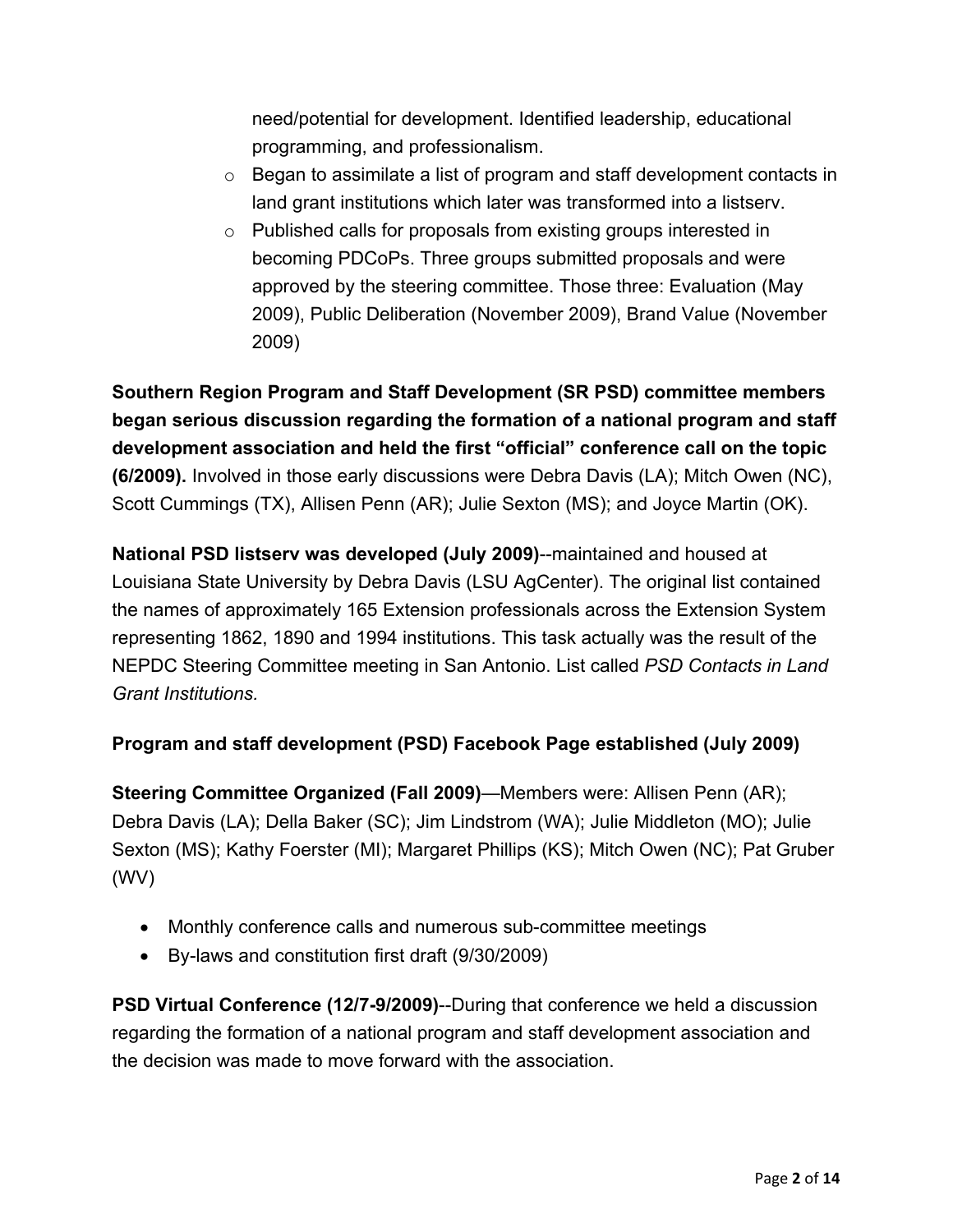# **Original officers recruited** from Steering Committee and the national PSD listserv **(3/2010)**

- President Debra Davis, Southern Region
- President-elect Jim Lindstrom, Western Region
- Secretary Julie Middleton, North Central Region
- Treasurer Mitch Owen, Southern Region and Judy Barth, North Central Region
- NC Region Rep Kathy Foerster
- Western Region Rep Stan Skrabut
- NE Region Rep Pat Gruber
- Southern Region Rep Cheri Brodeur
- 1890 Rep Gae Broadwater
- 1994--VACANT

#### **Significant dates in the official work of NAEPSDP formation:**

- By-laws and constitution adopted by charter members (??)
- Brochure created (3/2010)
- $\bullet$  EIN # obtained (6/3/2010)
- Logo created, purchased domain name, set up first Website (8/2010-2/2011)
- First dues checks collected at the SR PSD meeting (9/2010)
- Bank account opened (10/2010)
- Board strategic planning retreat in New Orleans (12/1-3/2010)
- PayPal account (1/2011)
- First Lifetime member (2/2011)
- First major membership drive launched (3/2011)
- First quarterly Webinar hosted (3/2/2011)
- First NAEPSDP Annual Conference, Atlanta, GA (12/6-8/2011)
- Second NAEPSDP Annual Conference, Denver, CO (12/11-13/2012)
- Board strategic planning retreat in Kansas City, MO (5/28-30/2013)
- Third Annual Conference, Kansas City, MO (12/3-6/2013)
- Fourth Annual Conference, San Antonio, TX (12/9-11/2014)
- First NAEPSDP/SRPLC PSD Committee Joint Virtual Summer School (7/2015)
- Fifth Annual Conference, San Diego, CA (12/1-3/2015)
- New Association website opened in 2016 https://naepsdp.org
- Sixth Annual Conference, Big Cedar Lodge, Ridgedale, MO (12/6-8/2016)
- Seventh Annual Conference, Henderson, NV (12/5-7/2017)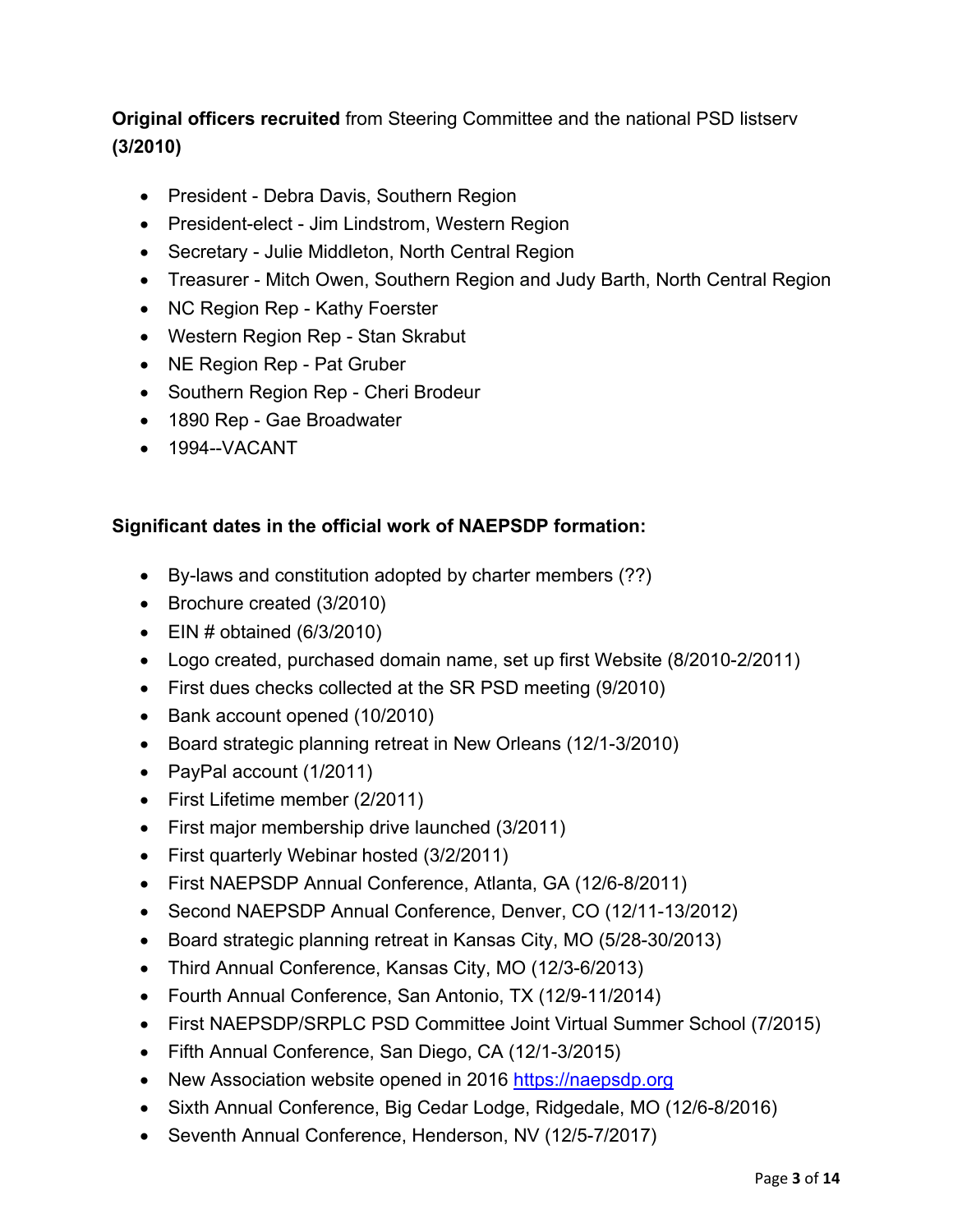- Eighth Annual Conference, Alexandria, VA (12/11-13/2018)
- Ninth Annual Conference, Savannah, GA (12/3-5.2019)
- Tenth Annual Conference, Virtual Conference (12/1-3/2020)
- Eleventh Annual Conference, Virtual Conference (11/30-12/2/2021)

### **LEADERS IN NAEPSDP**

#### **Original Steering Committee Members**

- Allisen Penn (AR)
- Debra Davis (LA)
- Della Baker (SC)
- Jim Lindstrom (WA)
- Julie Middleton (MO)
- Julie Sexton (MS)
- Kathy Foerster (MI)
- Margaret Phillips (KS)
- Mitch Owen (NC)
- Pat Gruber (WV)

# **2010 NAEPSDP Board of Directors and Committee Chairs**

- President Debra Davis, LA
- President-Elect Jim Lindstrom, WA
- Secretary Julie Middleton, MO
- Treasurer Mitch Owen, NC; Judy Barth, CO
- NC Region Rep Kathy Foerster, MI
- Western Region Rep Stan Skrabut, WY
- NE Region Rep Pat Gruber, WV
- Southern Region Rep Cheri Brodeur, FL
- 1890 Rep Gae Broadwater, KY
- 1994 VACANT
- Marketing Committee Julie Sexton, MS (chair)
- Membership Committee Cheri Brodeur, FL (chair)
- Programs Committee Scott Cummings, TX (chair)
- Policy & Resolutions Jim Lindstrom, WA (chair)
- Nominating Committee Debra Davis, LA (chair)
- Finance Committee Judith Barth, CO (chair)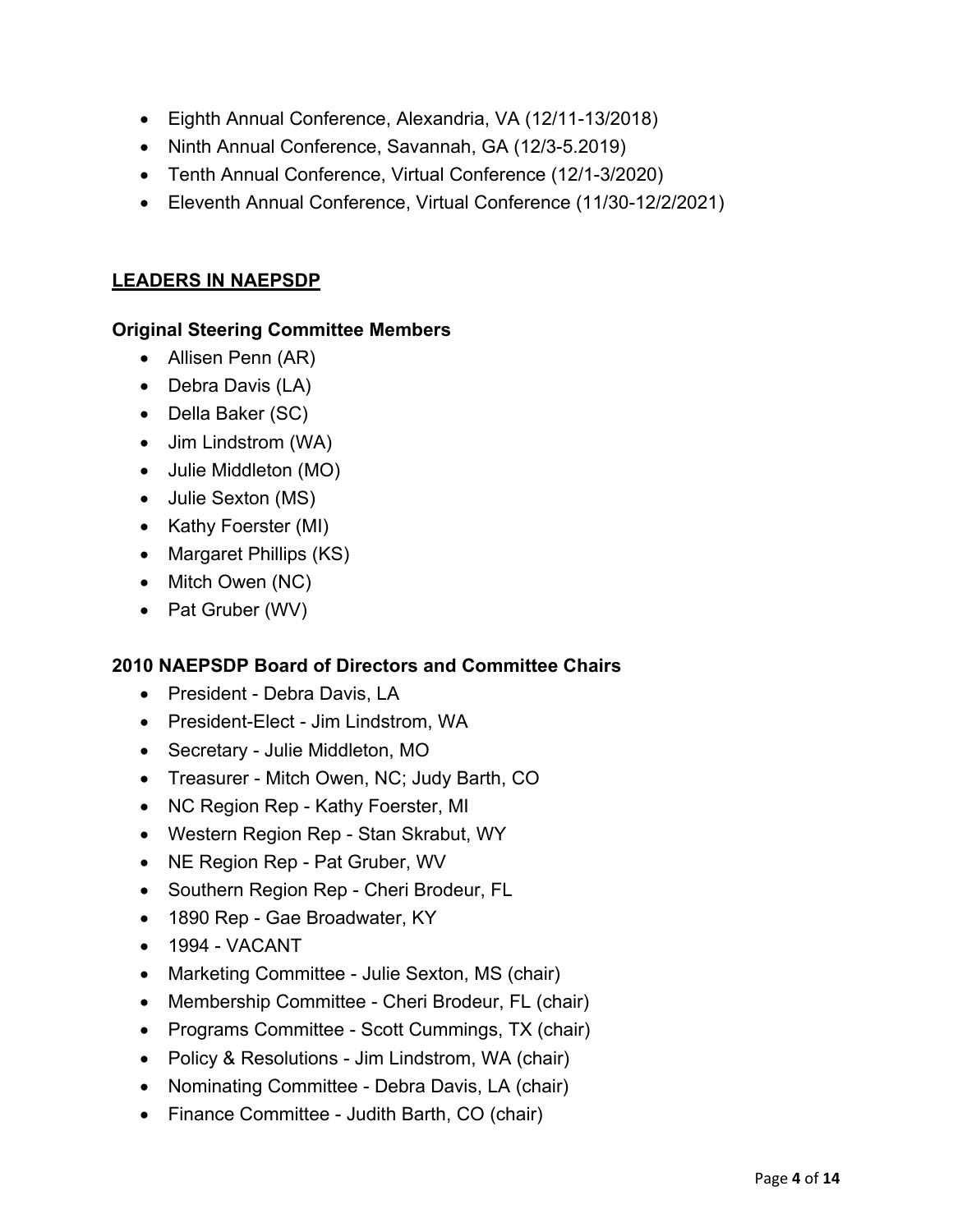# **2011 NAEPSDP Board of Directors and Committee Chairs**

- President Debra Davis, LA
- President-Elect Jim Lindstrom, WA
- Secretary Julie Middleton, MO
- Treasurer Judith Barth, CO
- NC Region Rep Kathy Foerster, MI
- Western Region Rep Stan Skrabut, WY
- NE Region Rep Pat Gruber, WV
- Southern Region Rep Cheri Brodeur, FL
- 1890 Rep Gae Broadwater, KY
- 1994--VACANT
- Marketing Committee Julie Sexton, MS (chair)
- Membership Committee Cheri Brodeur, FL (chair)
- Programs Committee Scott Cummings, TX (chair)
- Policy & Resolutions Jim Lindstrom, WA (chair)
- Nominating Committee Debra Davis, LA (chair)
- Finance Committee Judith Barth, CO (chair)

# **2012 NAEPSDP Board of Directors and Committee Chairs**

- President Jim Lindstrom, WA
- Past-President Debra Davis, LA
- President-Elect Julie Middleton, MO
- Secretary Teresa McCoy, MD
- Treasurer Judith Barth, CO
- NC Region Rep Stacy Warner, KS
- Western Region Rep Linda Marie Manton, CA
- NE Region Rep Tom Miller, MD
- Southern Region Rep Marcy Simpson, GA
- 1890 Rep Gae Broadwater, KY
- $\bullet$  1994 VACANT
- Marketing Committee Julie Sexton, MS (chair)
- Membership Committee Margaret Phillips, KS (chair)
- Programs Committee Scott Cummings, TX (chair)
- Policy & Resolutions Julie Middleton, MO (chair)
- Nominating Committee Jim Lindstrom, WA (chair)
- Finance Committee Judith Barth, CO (chair)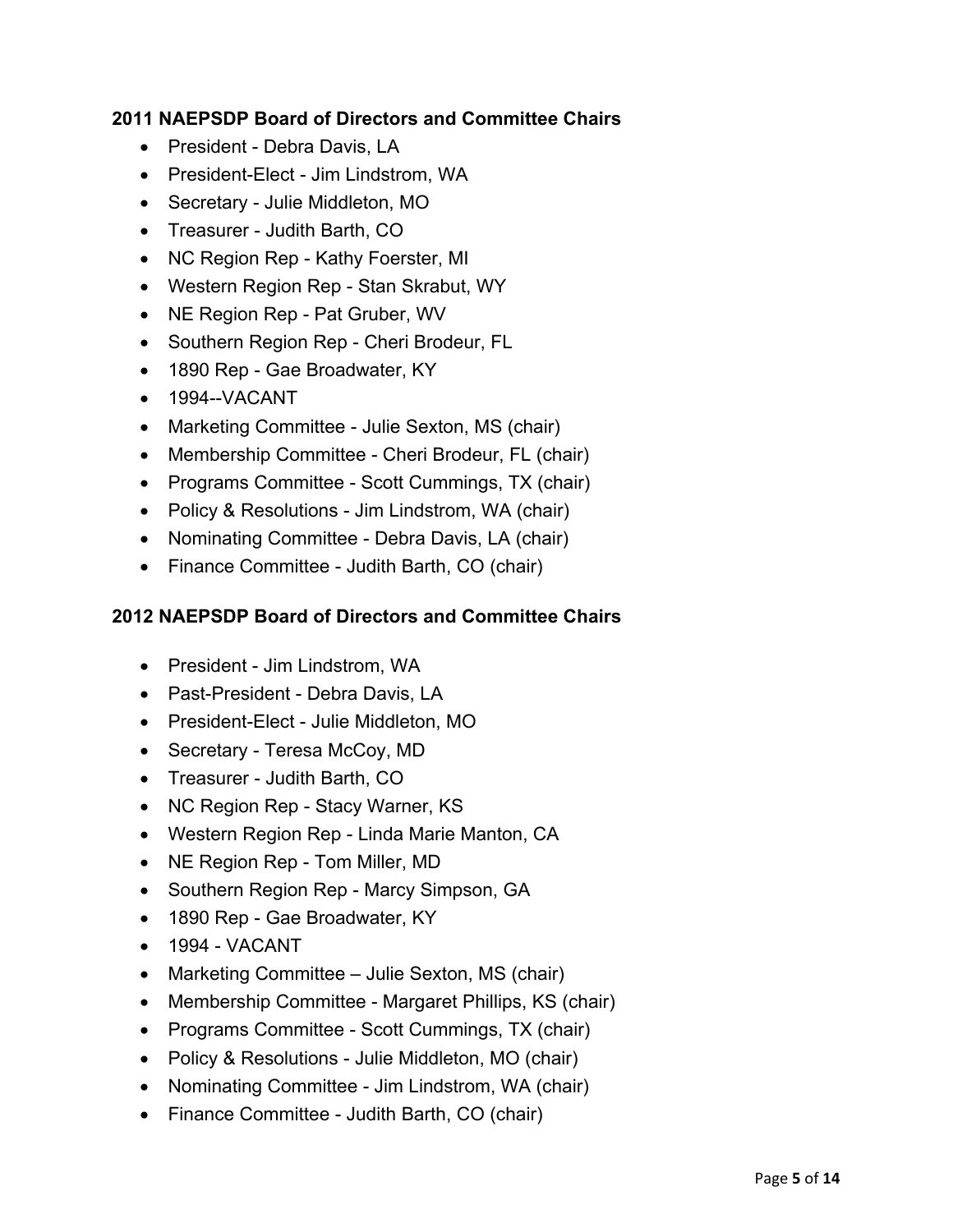# **2013 NAEPSDP Board of Directors and Committee Chairs**

- President Julie Middleton, MO
- Past-President Jim Lindstrom, ID
- President-Elect Scott Cummings, TX
- Secretary Teresa McCoy, MD
- Treasurer Judith Barth, CO
- NC Region Rep Brian Dunn, IA *(resigned 4/13)*
- Western Region Rep Linda Marie Manton, CA
- NE Region Rep Tom Miller, MD
- Southern Region Rep Marcy Simpson, GA
- 1890 Rep Celeste Allgood, GA
- 1994 VACANT
- Marketing Committee Julie Sexton, MS (co-chair); Mary Fran San Soucie, MT (co-chair)
- Membership Committee Margaret Phillips, KS (chair)
- Programs Committee Marie Blythe, KS (chair); Carrie Stark, ID
- Policy & Resolutions Julie Middleton, MO (chair)
- Nominating Committee Jim Lindstrom, WA (chair)
- Finance Committee Judith Barth, CO (chair)

# **2014 NAEPSDP Board of Directors and Committee Chairs**

- President Scott Cummings, TX
- Past-President Julie Middleton, MO
- President-Elect Judith Barth, CO
- Secretary Marci Simpson, GA
- Treasurer Jeff Young, KY
- NC Region Rep Mike Manning, IN
- Western Region Rep Linda Manton, CA
- NE Region Rep Teresa McCoy, MD
- Southern Region Rep Karen Ballard, AR
- 1890 Rep Celeste Allgood, GA
- 1994 VACANT
- Audit Committee Marcie Simpson, GA (chair)
- Awards & Recognition Committee Tom Miller, MD (chair)
- Finance Committee Jeff Young, KY (chair)
- Nominating Committee Julie Middleton, MO (chair)
- Marketing Committee Robin Lockerby, VT & Kevin Andrews, TX (co-chairs)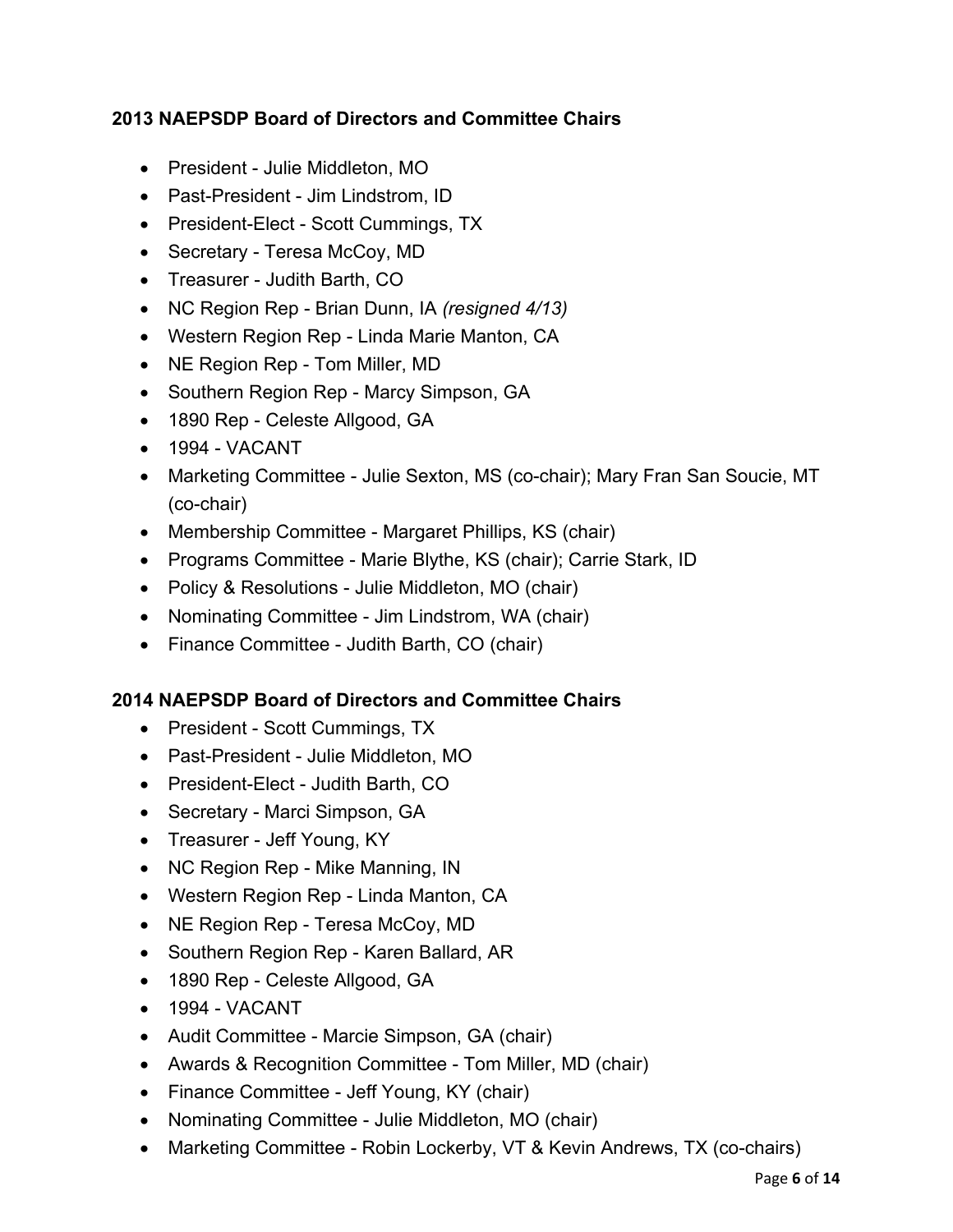- Membership Committee Teresa McCoy, MD & Nancy Franz, IA (co-chairs)
- Policy & Resolutions Judith Barth, CO (chair)
- Programs Committee Carrie Stark, ID & Jeff Ripley, TX (co-chairs)

- President Judith Barth, CO
- Past-President Scott Cummings, TX
- President-Elect Karen Ballard, AR
- Secretary Marcie Simpson, GA
- Treasurer Jeff Young, KY
- NC Region Rep Amanda Taylor, IL
- Western Region Rep Carrie Stark, ID
- NE Region Rep Teresa McCoy, MD
- Southern Region Rep Michael Lambur, VA
- 1890 Rep Celeste Allgood, GA
- 1994 VACANT
- Audit Committee Marcie Simpson, GA & Michael Lambur, VA (co-chairs)
- Awards & Recognition Committee Marci Simpson, GA (chair)
- Finance Committee Jeff Young, KY (chair)
- Nominating Committee Scott Cummings, TX (chair)
- Marketing Committee Kevin Andrews, TX (chair)
- Membership Committee Michael Lambur, VA & Mary Fran San Souci, MT (cochairs)
- Policy & Resolutions Karen Ballard, AR (chair)
- Programs Committee Kevin Andrews, TX & Jerry Chizek, IA (co-chairs)
- JCEP PILD Representative (2nd Year**\***) Marcie Simpson, GA
- JCEP PILD Representative (1st Year**\***) Kevin Andrews, TX
- **\*** First year for JCEP PILD Representatives

- President Karen Ballard, AR
- Past-President Judith Barth, CO
- President-Elect Carrie Stark, NV
- Secretary Laura Downey, MS
- Treasurer Rich Poling, AR
- NC Region Rep Amanda Taylor, IL
- Western Region Rep Cody Stone, MT
- NE Region Rep Aly Valentine, MD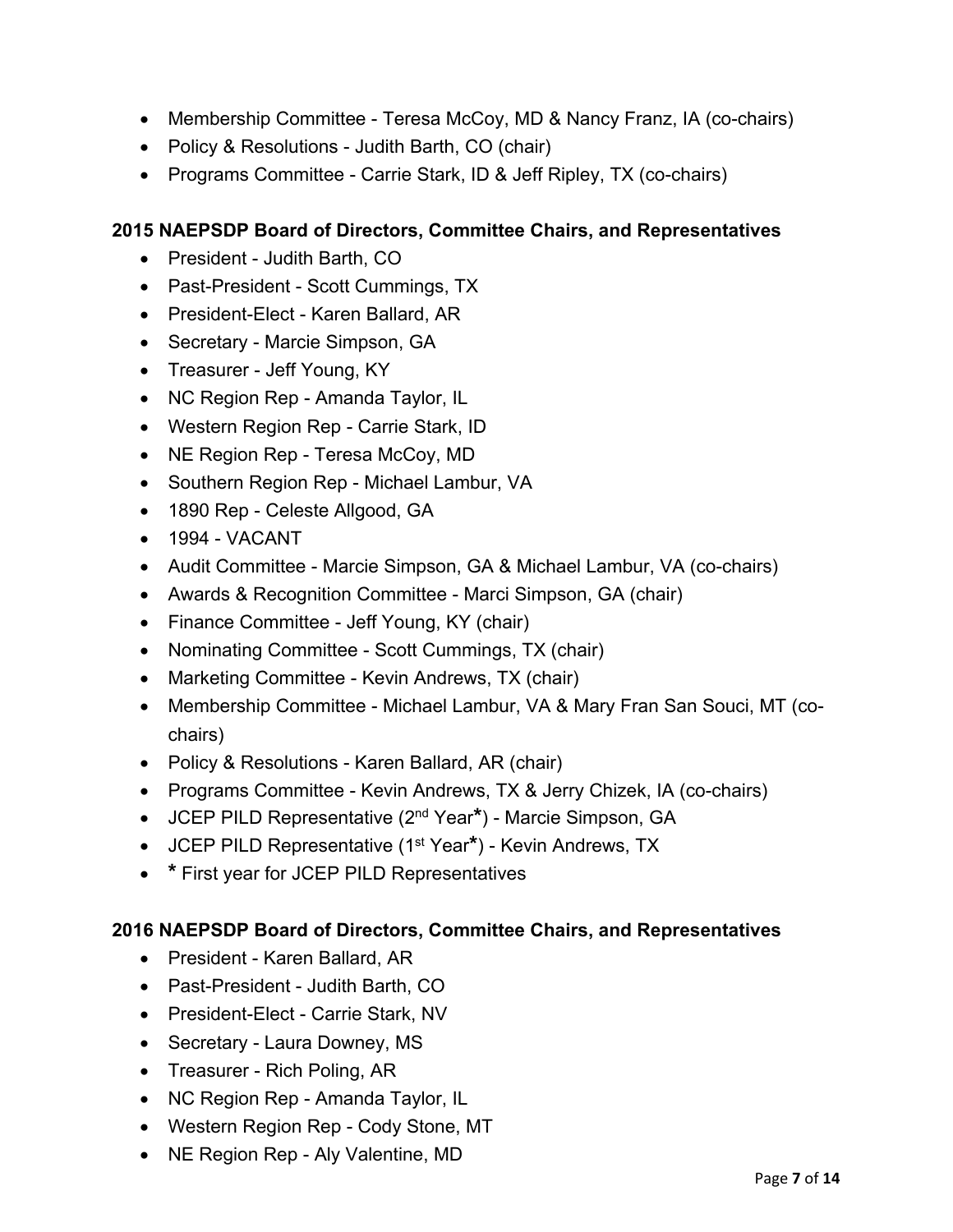- Southern Region Rep Michael Lambur, VI
- 1890 Rep Terrence Wolfork, GA
- 1994 VACANT
- Audit Committee Marcie Simpson, GA & Mike Lambur, VA (co-chairs)
- Awards & Recognition Committee Joe Hunnings, VA (chair)
- Finance Committee Rich Poling, AR (chair)
- Nominating Committee Judith Barth, CO (chair)
- Marketing Committee Todd Hurt, GA & Teresa Byington, NV (co-chairs)
- Membership Committee Michael Lambur, VA & Mary Fran San Soucie, MT (cochairs)
- Policy & Resolutions Carrie Stark, ID (chair)
- Programs Committee Rich Poling, AR & Julie Robinson, AR (co-chairs)
- $\bullet$  JCEP PILD Representative (2<sup>nd</sup> year) Kevin Andrews, TX
- JCEP PILD Representative (1<sup>st</sup> year) Jerry Chizek, IA

- President Carrie Stark, NV
- Past-President Karen Ballard, AR
- President-Elect Mike Lambur, VA
- Secretary Laura Downey, MS
- Treasurer Rich Poling, AR
- NC Region Rep Joy Millard, MO
- Western Region Rep Cody Stone, MT
- NE Region Rep Aly Valentine, MD
- Southern Region Rep Todd Hurt, GA
- 1890 Rep Terrence Wolfork, GA
- 1994 VACANT
- Audit Committee Marcie Simpson, GA & Mike Lambur, VA (chair)
- Awards & Recognition Committee Joe Hunnings, VA (chair)
- Finance Committee Rich Poling, AR (chair)
- Nominating Committee Karen Ballard, AR (chair)
- Marketing Committee Todd Hurt, GA & Jodi Azulai, CA (co-chairs)
- Membership Committee Mary Fran San Soucie, MT and Aly Valentine, MD (cochairs)
- Policy & Resolutions Mike Lambur, VA (chair)
- Programs Committee Teresa Byington, NV & Julie Robinson, AR (co-chairs)
- JCEP PILD Representative (1<sup>st</sup> year) Steve Siegelin, MT
- $\bullet$  JCEP PILD Representative (2<sup>nd</sup> year) Jerry Chizek, IA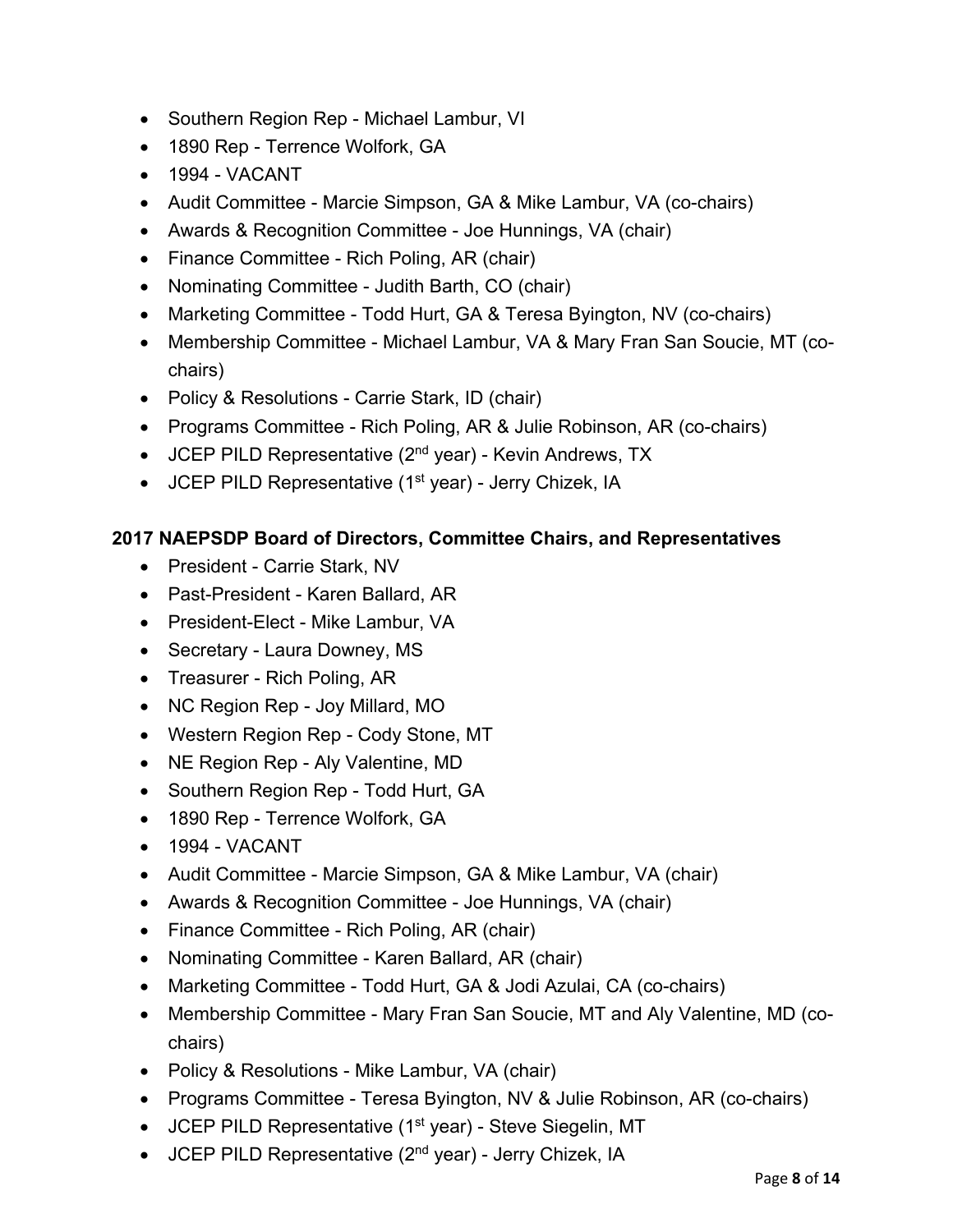- Journal of Extension (JOE) Representative Jan Carroll, CO
- eXtension Fellow Julie Huetteman, IN

- President Mike Lambur, VA
- Past-President Carrie Stark, NV
- President-Elect Julie Robinson, AR
- Secretary Steve Siegelin, MT
- Treasurer Rich Poling, AR
- NC Region Rep Joy Millard, MO
- Western Region Rep Cody Stone, MT
- NE Region Rep Aly Valentine, MD
- Southern Region Rep Todd Hurt, GA
- 1890 Rep Terrence Wolfork, GA
- $-1994 VACANT$
- Awards & Recognition Committee Teresa McCoy, MD and Ken Jones, KY (cochairs)
- Finance Committee Laura Downey, MS and Suzanna Windon, OH/PA (cochairs)
- Nominating Committee Carrie Stark, NV (chair)
- Marketing Committee Jodi Azulai, CA & Danae Wolfe, OH (co-chairs)
- Membership Committee Todd Hurt, GA and Julie Huetteman, IN (co-chairs)
- Policy & Resolutions Julie Robinson, AR (chair)
- Programs Committee Marina Denny, MS & Sarah Baughman, VA (co-chairs)
- Webmaster Tom Payne, TX
- JCEP PILD Representative (1<sup>st</sup> year) Karen Reddersen, MD
- $\bullet$  JCEP PILD Representative (2<sup>nd</sup> year) Steve Siegelin, MT
- Journal of Extension (JOE) Representative Jan Carroll, CO
- eXtension Fellow Karen Vines, VA

- President Julie Robinson, AR
- Past-President Mike Lambur, VA
- President-elect Terrence Wolfork, GA
- Secretary Julie Huetteman, IN
- Treasurer Rich Poling, AR
- NC Region Rep Danae Wolfe, OH
- Western Region Rep Rebecca Sero, WA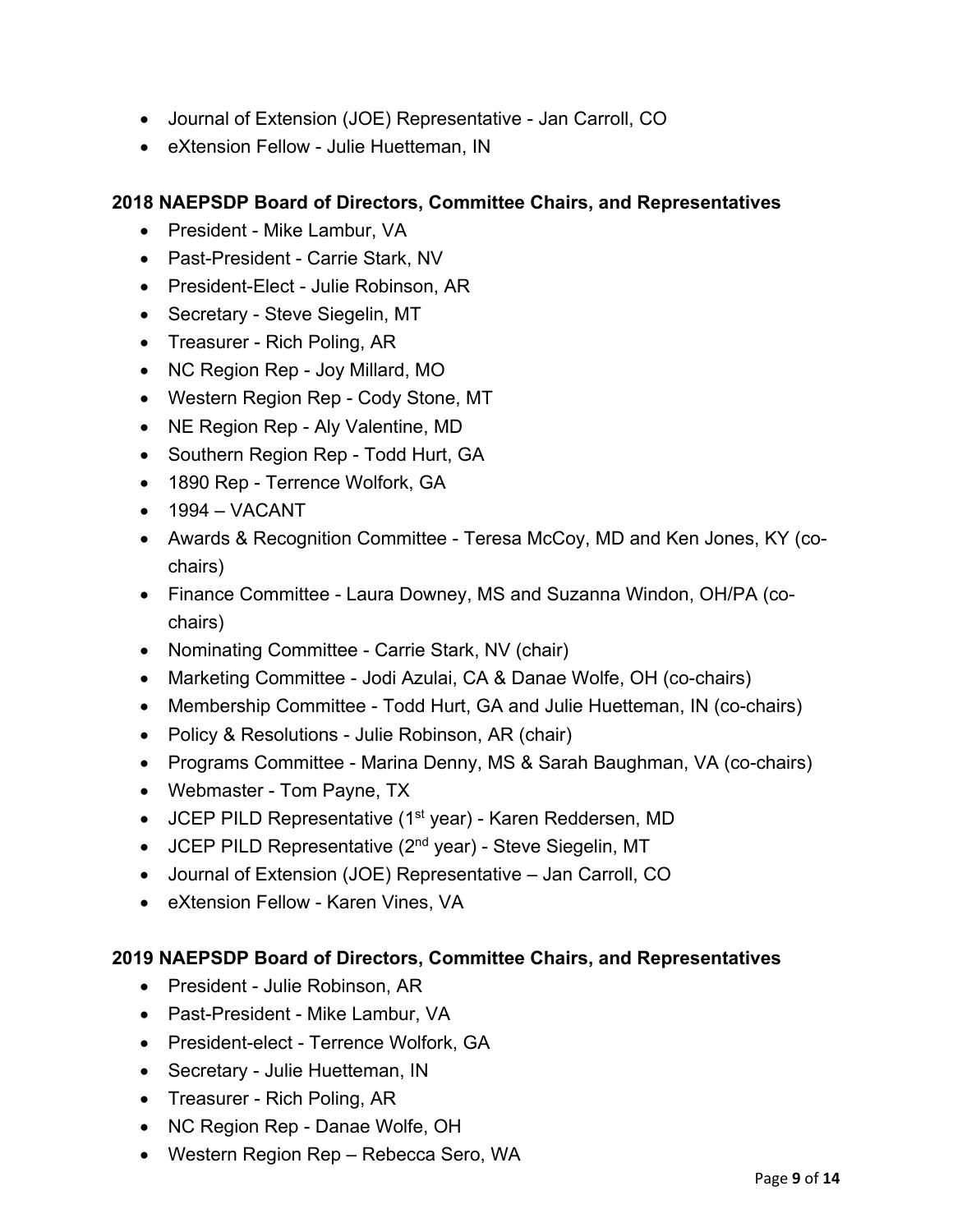- NE Region Rep Aly Valentine, MD
- Southern Region Rep Todd Hurt, GA
- 1890 Rep Cynthia Wilson Willis, GA
- 1994 VACANT
- Awards & Recognition Committee Teresa McCoy, MD and Ken Jones, KY (cochairs)
- Conference Committee Kristi Farner, GA and Diane Mashburn, AR (co-chairs)
- Finance Committee Suzanna Windon, PA (chair)
- Nominating Committee Mike Lambur, VA (chair)
- Marketing Committee Matt Benge, FL (chair)
- Membership Committee Todd Hurt, GA and Catie Croft, KY (co-chairs)
- Policy & Resolutions Terrence Wolfork, GA (chair)
- Programs Committee Gwyn Shelle, MI and Celeste Carmichael, NY (co-chairs)
- Webmaster-Tom Payne, TX
- JCEP PILD Representative (1<sup>st</sup> year) Katy Gottwald, TX (Term began April 2019)
- JCEP PILD Representative ( $2<sup>nd</sup>$  year) Karen Reddersen, MD
- JCEP PILD Representative Steve Siegelin, MT (Term expired April 2019)
- Journal of Extension (JOE) Representative Jan Carroll, CO

- President Terrence Wolfolk, GA
- Past-President Julie Robinson, AR
- President-elect Steve Siegelin, MT
- Secretary Julie Huetteman, IN
- Treasurer Meredith Weinstein, NC
- NC Region Rep Danae Wolfe, OH
- Western Region Rep Rebecca Sero, WA
- NE Region Rep Francine Sulinski, ME
- Southern Region Rep Kenneth Jones, KY
- 1890 Rep Cynthia Wilson Willis, GA
- 1994 VACANT
- Awards & Recognition Committee Teresa McCoy, OH and Amanda Rysz, OH (co-chairs)
- Conference Committee Cynthia Wilson Willis, GA and Matt Benge, FL (cochairs)
- Finance Committee Suzanna Windon, PA (chair)
- Nominating Committee Julie Robinson, AR (chair)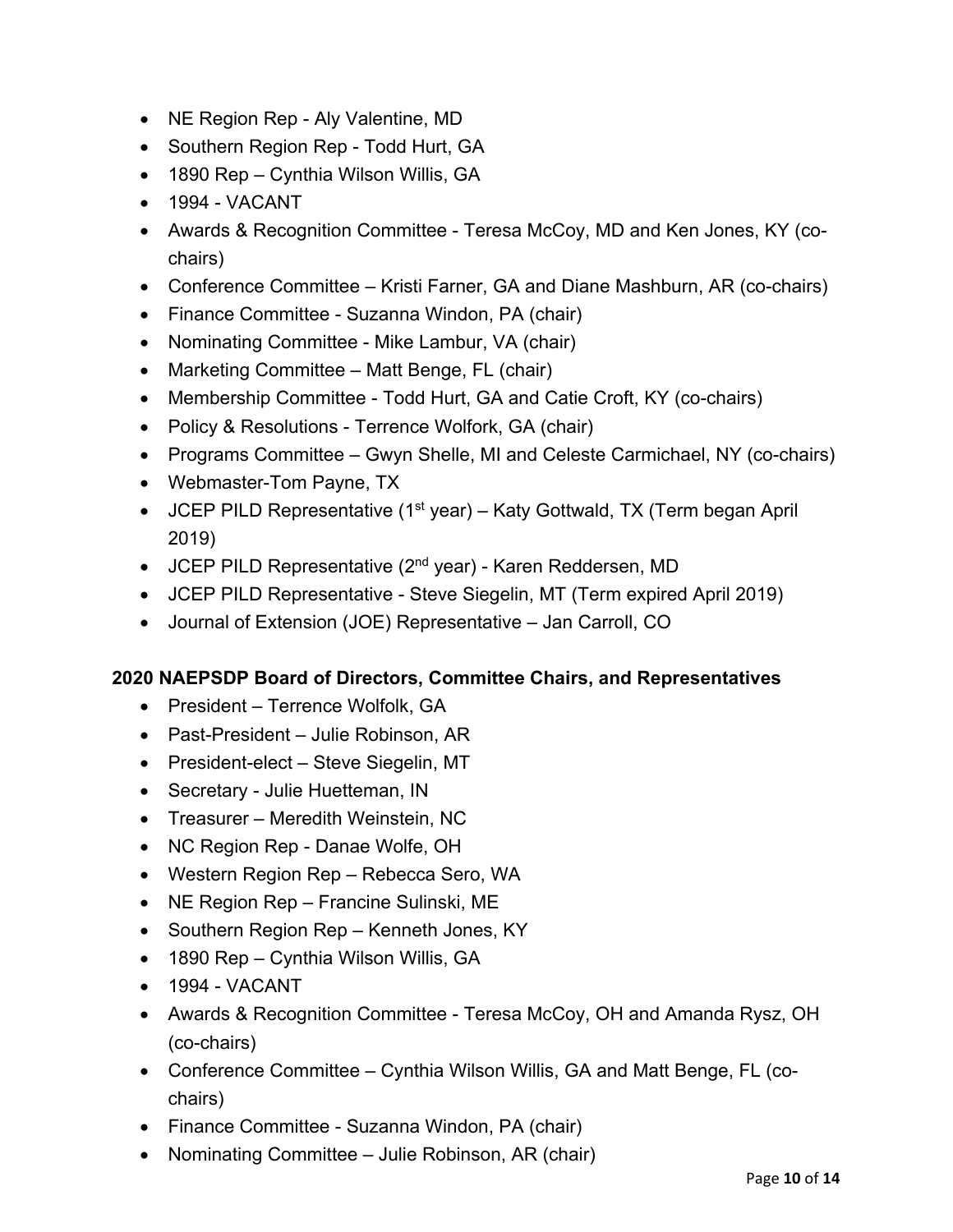- Marketing Committee Matt Benge, FL (chair)
- Membership Committee Catie Croft, KY and Kenneth Jones, KY (co-chairs)
- Policy & Resolutions Steve Siegelin, MT (chair)
- Professional Development Committee Celeste Carmichael, NY and Danae Wolfe, OH (co-chairs)
- Webmaster-Tom Payne, TX
- JCEP PILD Representative  $(1^{st}$  year) Terralon Chaney, GA (Term begins April 2020)
- JCEP PILD Representative  $(2^{nd}$  year) Katy Gottwald, TX
- JCEP PILD Representative Karen Reddersen, MD (Term expires April 2020)
- Journal of Extension (JOE) Representative Marina Denny, MS

- President Steve Siegelin, MT
- Past-President Terrence Wolfolk, GA
- President-elect Julie Huetteman, IN
- Secretary Catie Croft, KY
- Treasurer Meredith Weinstein, NC
- NC Region Rep Teresa McCoy, OH
- Western Region Rep Rebecca Sero, WA
- NE Region Rep Francine Sulinkski, MN
- Southern Region Rep Kenneth Jones, KY
- 1890 Rep Cynthia Wilson Willis, GA
- 1994 VACANT
- Awards & Recognition Committee Teresa McCoy, OH and Amanda Rysz, OH (co-chairs)
- Conference Committee Cynthia Wilson-Willis, FL, and Matt Benge, FL, Latasha Ford, FL
- Finance Committee Suzanna Windon, PA, and Julie Robinson, AR (co-chairs)
- Nominating Committee Terrence Wolfolk, GA (chair)
- Marketing Committee Carrie Stark, NV, and Cheryl Newberry, OK (co-chairs)
- Membership Committee Catie Croft, KY and Kenneth Jones, KY (co-chairs)
- Resolutions & Policy Committee Julie Huetteman, IN (chair)
- Professional Development Committee Mary Halbleib, OR, and Diane Mashburn, AR (co-chairs)
- Webmaster-Tom Payne, TX
- JCEP PILD Representative (1<sup>st</sup> year) Kristi Farner, GA (Term begins April 2021)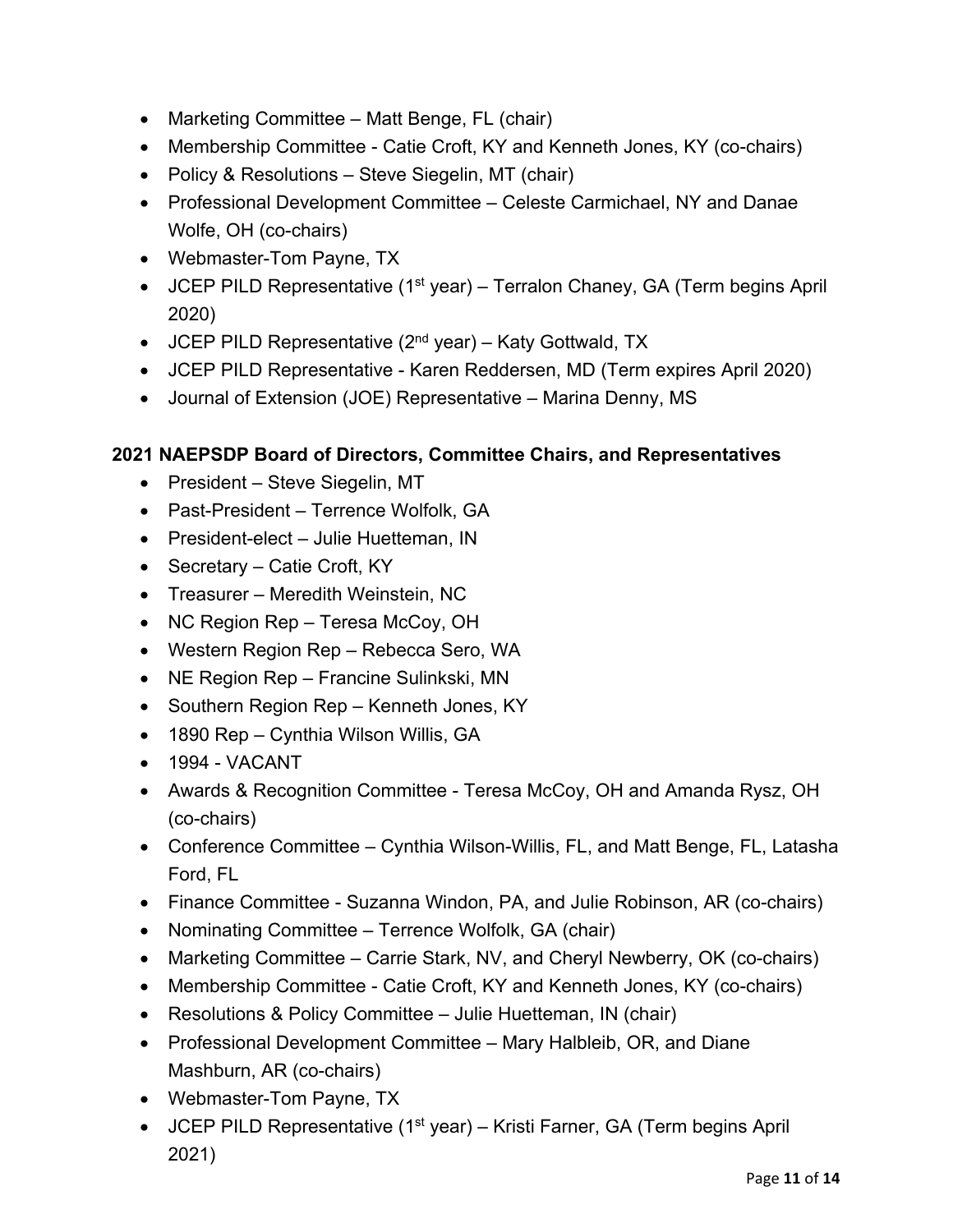- JCEP PILD Representative  $(2^{nd}$  year) Terralon W. Chaney, FL (Term begins April 2020)
- JCEP -- ELC Representative Julie Hutteman, IN
- JCEP ELC Representative Jared Morrison, OH
- Journal of Extension (JOE) Representative Marina Denny, MS

- President Julie Huetteman, IN
- Past-President Steve Siegelin, MT
- President-elect Teresa McCoy, OH
- Secretary Alda Norris, AK
- Treasurer Meredith Weinstein, NC
- NC Region Rep Lisa Kaslon, NE (appointed in January 2022)
- Western Region Rep Lendel Narine, UT
- NE Region Rep Adeola Ogunade, WV (appointed in January 2022)
- Southern Region Rep Marina Denny, MS
- 1890 Rep Cynthia Wilson Willis, GA
- $\bullet$  1994 VACANT
- Awards & Recognition Committee Amanda Rysz, OH, and Jeremy Elliott-Engel (co-chairs)
- Conference Committee John Diaz, FL, and Vikram Koundinya, CA (co-chairs)
- Finance Committee Suzanna Windon, PA, and Julie Robinson, AR (co-chairs)
- Nominating Committee Steve Siegelin, MT (chair)
- Marketing Committee Carrie Stark, NV, and Cheryl Newberry, OK (co-chairs)
- Membership Committee Brad Sewell, IN, and Terrence Wolfolk, FL (co-chairs)
- Resolutions & Policy Committee Teresa McCoy (chair)
- Professional Development Committee Sarah Baughman, VA, and Michelle Gaston, OH (co-chairs)
- Webmaster-Tom Payne, TX
- JCEP PILD Representative  $(2^{nd}$  year) Kristi Farner, GA (Term begins April 2021)
- JCEP PILD Representative (1<sup>st</sup> year) Laurie Chandler, KS (Term begins April 2022)
- JCEP -- ELC Representative Julie Hutteman, IN (until May 2022)
- JCEP ELC Representative Teresa McCoy, OH (Term begins May 2022)
- JCEP ELC Representative Jared Morrison, OH Term began May 2021)
- Journal of Extension (JOE) Representative Marina Denny, MS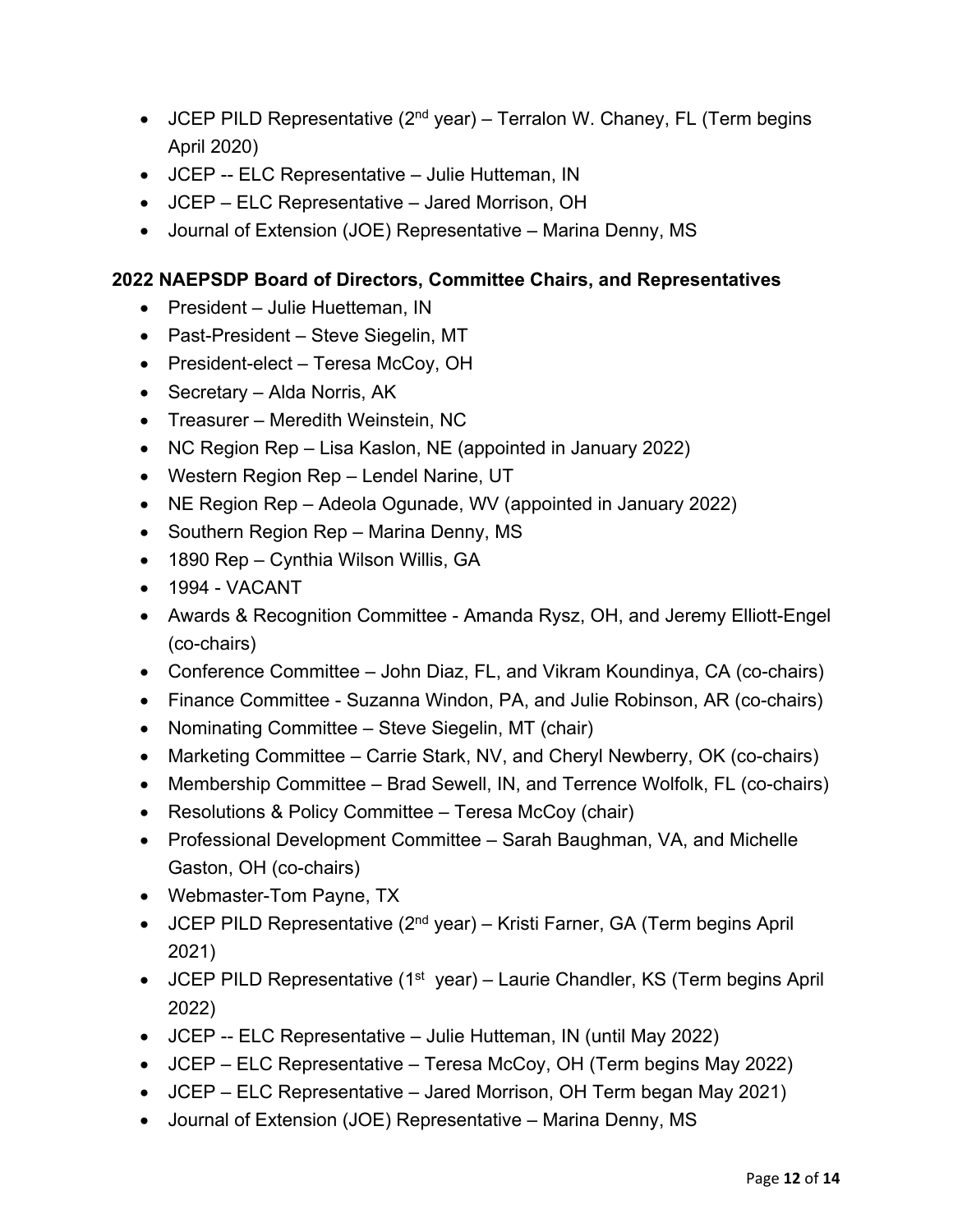# **NAEPSDP AWARDS AND RECOGNITION**

#### **NAEPSDP Outstanding Contributor Award**

- 2015 Debra Davis, LA
- 2016 Scott Cummings, TX
- 2017 Karen Ballard, AR
- $\bullet$  2018 Rich Poling, AR
- 2019 Not given
- $\bullet$  2020 Paul Hill, UT
- 2021 Julie Robinson, AR

#### **NAEPSDP Past-Presidents' Early Career Award**

- 2018 Amanda Taylor, IL
- 2019 Todd Hurt, GA
- 2020 John Diaz, FL, and Kristi Farner, GA
- 2021 Jeremy Elliott-Engel, AZ

#### **NAEPSDP/JCEP Excellence in Extension Staff Development Award**

- 2019 Diane Mashburn, AR
- 2020 Matt Benge, FL
- 2021 Marina Denny, MS

#### **First-Time Conference Attendee Award**

- 2017 Amber Shanahan, MN and Danae Wolfe, OH
- 2018 Celeste Carmichael, NY; Renee Pusey, PA; and Chelsey Slattery, CA
- 2019 Peyton Beattie, FL and Cheryl Newberry, OK
- 2020 Jennifer Murray, WV, and Stacey Stearns, CT
- $\bullet$  2021 Non given

#### **NAEPSDP ANNUAL CONFERENCE LOCATIONS AND DATES**

- $2011 -$  Atlanta GA (12/6-8)
- $\bullet$  2012 Denver, CO (12/11-13)
- 2013 Kansas City, KS (12/3-6)
- 2014 San Antonio, TX (12/9-11)
- $\bullet$  2015 San Diego, CA (12/1-3)
- 2016 Ridgedale, MO (12/6-8)
- 2017 Las Vegas, NV (12/5-7)
- $2018 -$  Alexandria, VA (12/11-13)